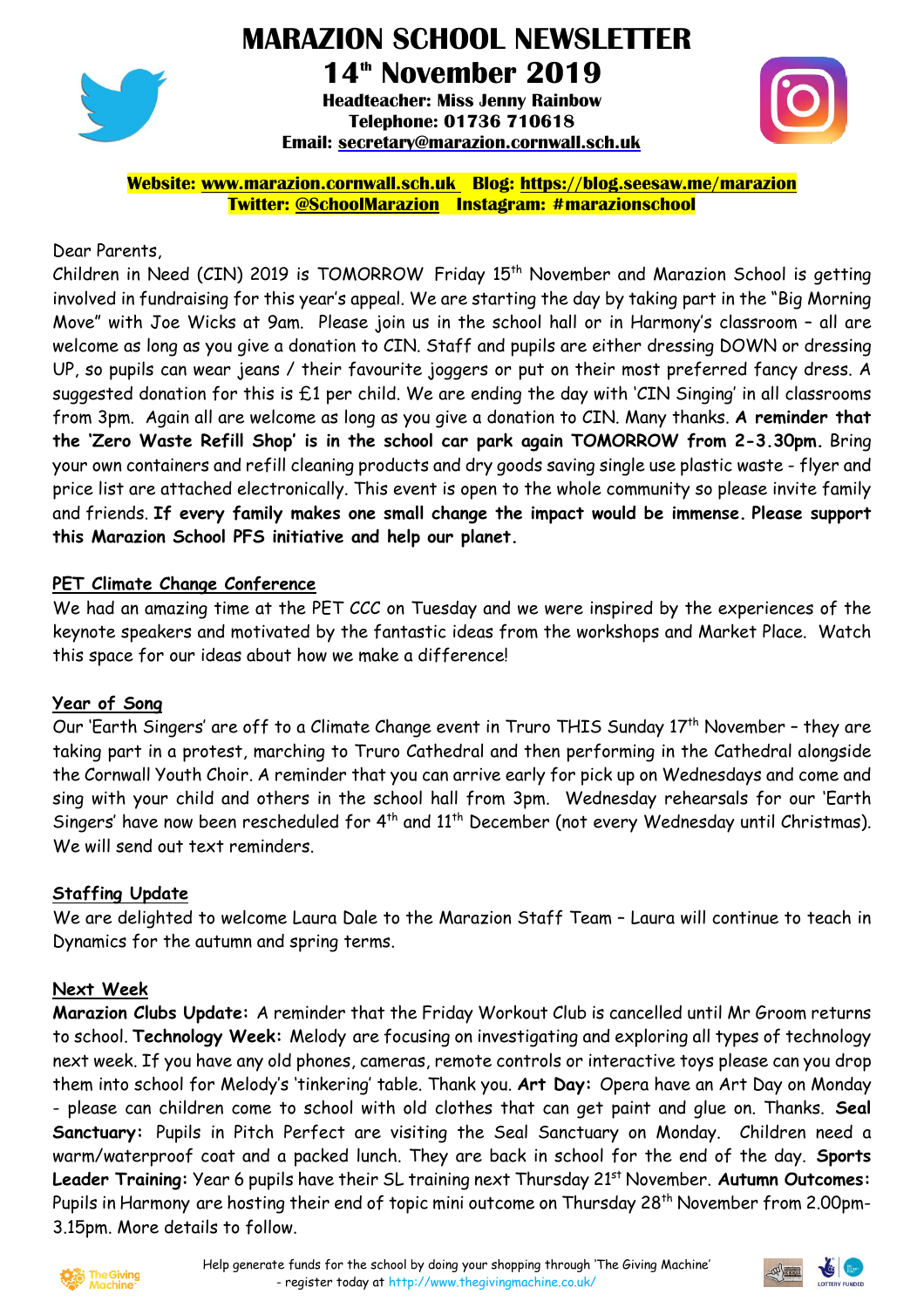## **Deposits for 2020 Residential Visits, London and Isles of Scilly (IOS) – DUE NOW**

Thanks to everyone who has already paid the deposits for these residential visits but we still have a few not yet paid! The deposits allow us to secure your child's place and to start making bookings. Please note that you can also start to pay off more of the cost now – ask Ed or Laura for an instalment card.

## **Marazion School Autumn World Book Day (WBD)**

We again aim to have a termly WBD during this school year so on Tuesday 26<sup>th</sup> November Marazion School are focusing on the wonderful books by *Julia Donaldson*. Please can children come dressed up as a character from one of her many stories. You could be Stickman; a ladybird; a gruffalo; a mouse; a cat or the smartest giant in town…to name a few! Activities for the day include using *Stickman* to toast marshmallows over the fire, designing a scarf for the *Smartest Giant* and composing a song for the *Singing Mermaid*.

## **Tempest Photographs**

Please can you make sure that you return your Tempest Photograph order to the office by Monday 18<sup>th</sup> November in order for the photographs to be back with you before Christmas and also to avoid a late fee being charged by Tempest. Thanks.

## **Greenwood-Penny (G-P) Christmas Eve**

A reminder that the G-P letters that have been sent out for the *Christmas Eve Event* for children aged 8 and under on the 31<sup>st</sup> December, need to be back to Marazion Town Hall by Tuesday, 19<sup>th</sup> November at the latest in order for the child to be added to the list.

## **Marazion School KS2 Carols by Candlelight**

Please note that, due to the General Election now taking place on  $12<sup>th</sup>$  December, we have had to change the date of our Carol Service to Tuesday 10<sup>th</sup> of December. The service is at All Saints Church in Marazion from 6.30pm.

#### **Marazion School Christmas Fayre (CF) – Thursday 5 th December**

A reminder that Marazion School is holding a Christmas Fayre in school on Thursday 5 th December**.** There are more details to follow but if anyone is interested in having a stall, the charge is £10 and stalls are booked on a first come basis. Just pop into the office and speak to either Ed or Laura. Please can you also let Ed or Laura know if you are willing to support us on the day as a Parent Volunteer – setting up; tidying away; running a stall; making/selling cakes or organising refreshments. Thanks. Please note that there is a CF Dress Down Day on Friday 29<sup>th</sup> November - more details later.

#### **PE and Sport in School**

**Fixtures and Events:** Next week there is a Girls' Football Festival at Mounts Bay Academy. Letters have already gone out if your child is involved in this event. *Balanceability* sessions for pupils in Melody also continue. Please see below for dates and times. **Gym Sessions:** Pitch Perfect are continuing their block of gym sessions at Penzance Gym on Mondays. Please can Year 6 pupils make sure that their PE kits are in school. Thanks. **Swimming Sessions**: Opera are swimming on Thursdays. Pupils need swimming kit (black costume or trunks - not board shorts) and goggles (if you have them) as well as a  $£1$ contribution towards the cost of the sessions. Thanks. School provides swimming caps. **Optional PE Homework**: For November we are asking everyone to try to make their journeys to and from school more active. Where possible we would like children to run, walk or cycle to and from school. For longer journeys where a car is needed, perhaps they could walk part of the way. **Sports Leaders**: Training will be taking place on Thursday for our Sport Leaders with Neil Eddy from MBA. – ideas so far are to skip some of the way; do a couple of cartwheels and a few lunges when you arrive in the car park.